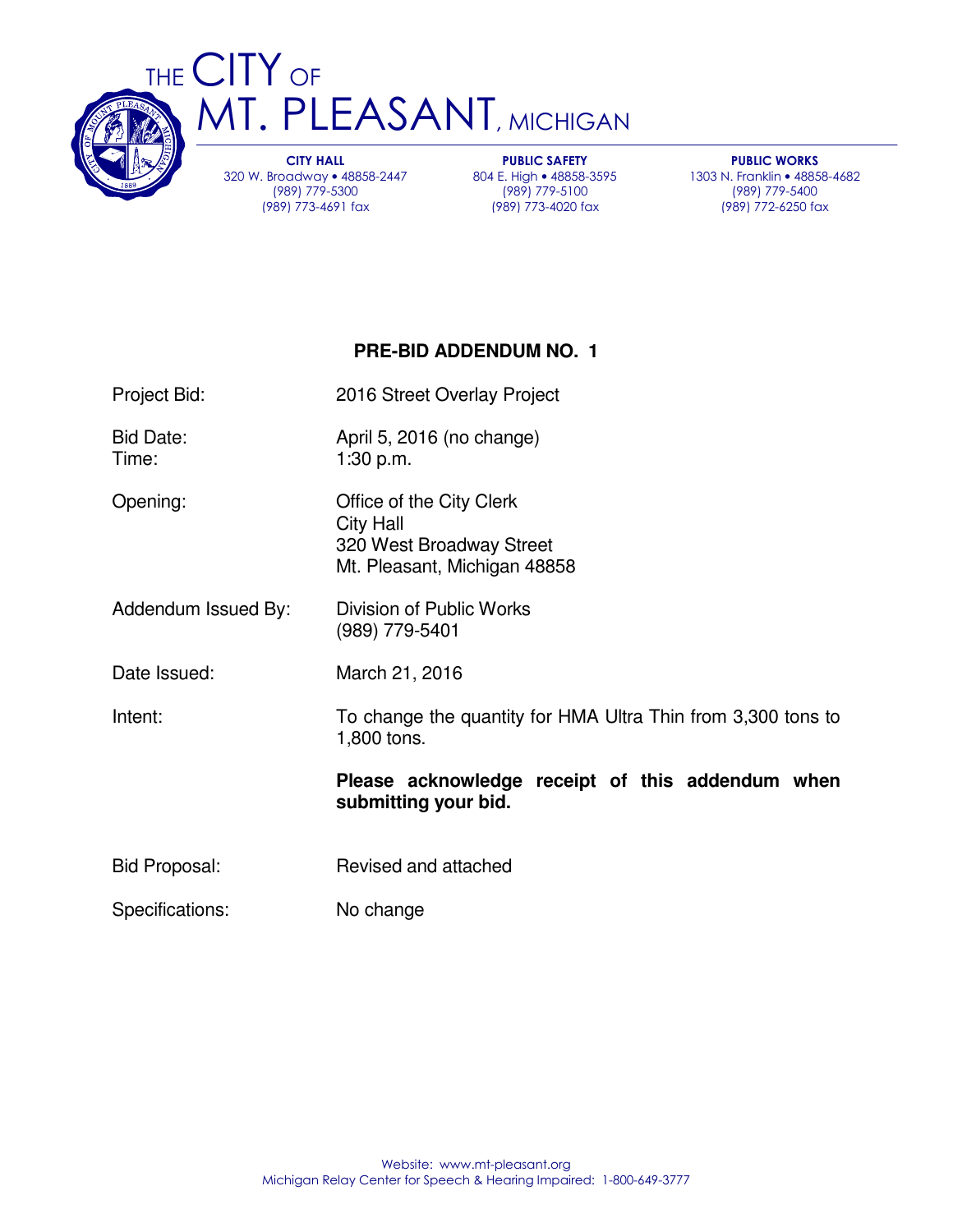### [Form24a] City of Mt. Pleasant, Michigan **BID PROPOSAL** 2016 Street Overlay Project

TO: Office of the City Clerk 320 W. Broadway Street TIME: 1:30 p.m. Mt. Pleasant, MI 48858

# City Hall BID DATE: April 5, 2016

 The undersigned, as Bidder, hereby declares that this bid is made in good faith without fraud or collusion with any person or persons bidding of the same Contract; that he has carefully read and examined the Contract Documents, including the Notice to Bidders, Instructions, Bond Forms, Technical and Detailed Specifications, and Contract Drawings, for the designated work and understands all of the same; that he, or his representative, has made such a personal investigation at the site as is necessary to determine the character and difficulties attending the execution of the proposed work; and he proposes and agrees that if this Proposal is accepted, he will contract with the Owner in the form of the Contract hereto annexed, to provide necessary machinery, tools, apparatus and other means of construction, including utility and transportation services, necessary to do all the work and furnish all the materials and equipment specified or referred to in the Contract Documents, including Addenda No. \_\_, \_\_, and \_\_, in the manner and time therein prescribed, and according to the requirements of the Owner as therein set forth to furnish Contractor Bonds and Insurance required of the Contractor by the Contract Documents, and that he will take in full payment therefore the unit prices set forth in the following Proposal.

 The Bidder understands that the Owner reserves the right to reject any or all bids and to waive any irregularities in the bidding.

 The Bidder agrees that his bid shall be good and may not be withdrawn for a period of sixty (60) calendar days after the scheduled closing time for receiving the bids.

 Upon receipt of a written Notice of Award of the Bid, the Bidder shall execute the formal Contract Agreement attached hereto within ten (10) days and shall deliver to the Owner a Surety Bond or Bonds required. In the event the Contract and Bond are not executed within the time above set forth, the Bid Deposit attached in the sum of five percent (5%) of the Bid Proposal shall become the property of the Owner as liquidated damages for the delay and additional expense to the Owner caused thereby.

 The Bidder hereby agrees to commence work under this Contract on or before the date to be specified in the written Notice to Proceed executed by the Owner and to fully complete the project as stipulated in the Special Conditions of these Specifications. The Bidder further agrees to pay as liquidated damages the sum indicated in the Special Conditions for each consecutive calendar day thereafter, until substantial completion, that is when all work items in the proposal are complete and notification of substantial completion of work items and final quantities is given to the Director of Public Works by the contractor.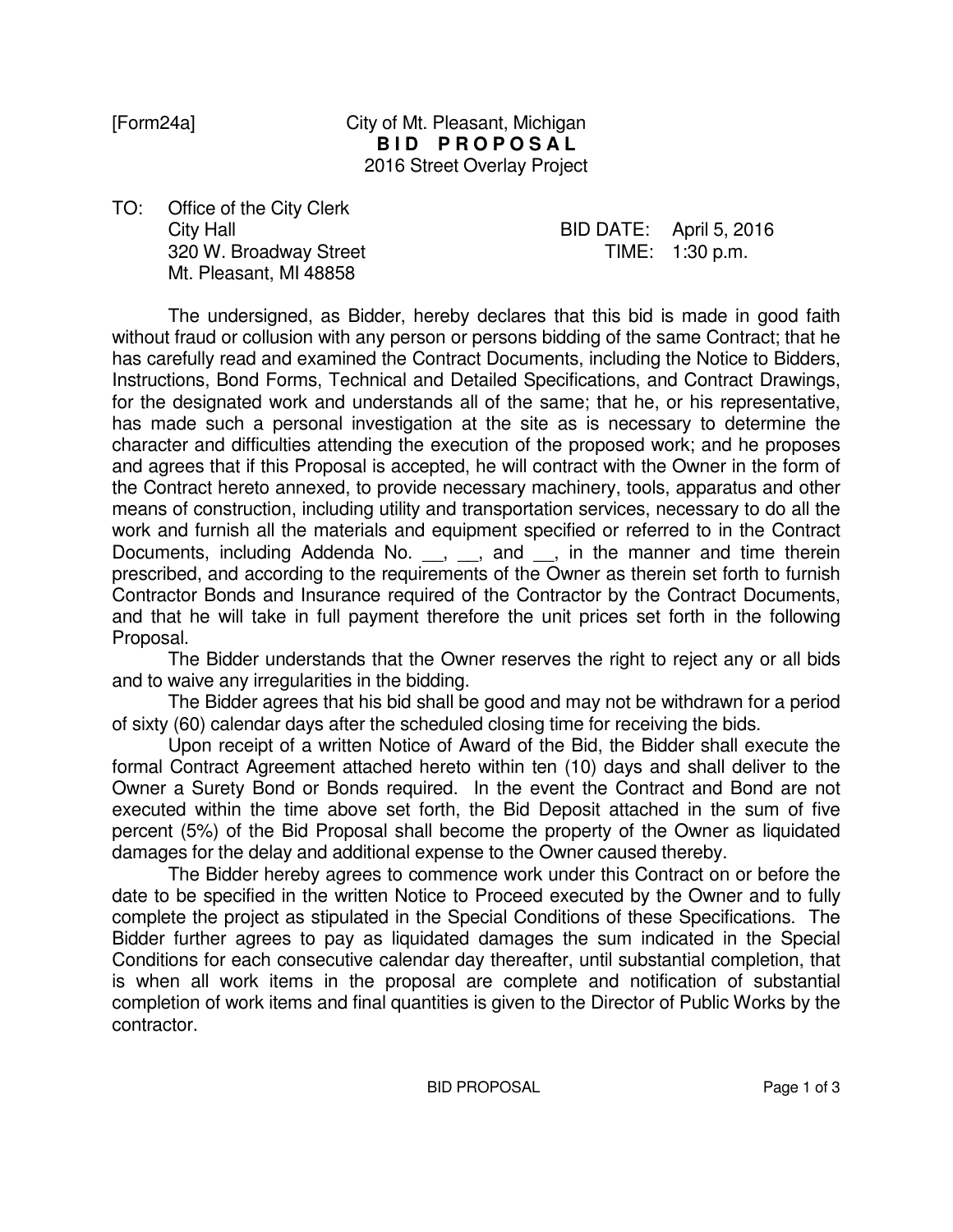The below unit prices shall include all labor, materials, overhead, profit, insurance, etc., to cover the finished work of the several kinds specified, and the Bidder agrees to perform all of the work described in the Specifications and/or shown on the Plans for the following unit prices:

### **Division – Local**

| Pay Item                                                   | <b>QTY</b> | Unit       | <b>Unit Cost</b>                                                                                                      | <b>Total</b>   |  |  |  |  |
|------------------------------------------------------------|------------|------------|-----------------------------------------------------------------------------------------------------------------------|----------------|--|--|--|--|
| Curb and Gutter, Conc. Det 4                               | 500        | <b>LFT</b> | $\frac{1}{2}$                                                                                                         | $\frac{1}{2}$  |  |  |  |  |
| Curb and Gutter, Rem                                       | 500        | <b>LFT</b> | $\frac{1}{2}$                                                                                                         | $\frac{1}{2}$  |  |  |  |  |
| Sidewalk Ramp, Conc. 6 inch                                | 2300       | <b>SFT</b> | $\frac{1}{2}$                                                                                                         | $\frac{1}{2}$  |  |  |  |  |
| Sidewalk, Rem                                              | 384        | <b>SYD</b> | $\frac{1}{2}$                                                                                                         | $\frac{1}{2}$  |  |  |  |  |
| Sidewalk, Conc. 4 inch                                     | 1150       | <b>SFT</b> | $\frac{1}{2}$                                                                                                         | $\frac{1}{2}$  |  |  |  |  |
| Detectable Warning Surface, Modified                       | 115        | LFT.       | $\frac{1}{2}$                                                                                                         | $\frac{1}{2}$  |  |  |  |  |
| Gate Box, Adj. Case 1                                      | 13         | EA         | $\frac{1}{2}$                                                                                                         | $\mathfrak{S}$ |  |  |  |  |
| Dr Structure Cover, Adj. Case 1                            | 22         | EA         | $\frac{1}{2}$                                                                                                         | $\mathbb{S}$   |  |  |  |  |
| Dr Structure Cover, SAN, Modified                          | 16         | EA         | $\frac{1}{2}$                                                                                                         | $\frac{1}{2}$  |  |  |  |  |
| Dr Structure Cover, STM, Modified                          | 4          | EA         | $\frac{1}{2}$                                                                                                         | $\frac{1}{2}$  |  |  |  |  |
| HMA, Ultra-Thin, Medium Volume                             | 1,800      | <b>TON</b> | $\frac{1}{2}$                                                                                                         | $\frac{1}{2}$  |  |  |  |  |
| Restoration, Modified                                      | 500        | LFT        | $\frac{1}{2}$                                                                                                         | $\frac{1}{2}$  |  |  |  |  |
| TOTAL - DIVISION LOCAL \$_________________________________ |            |            |                                                                                                                       |                |  |  |  |  |
|                                                            |            |            | <u>2008 - Andrea Brenne, andrea Brenne, andrea Brenne, andrea Brenne, andrea Brenne, andrea Brenne, andrea Brenne</u> | /100 Dollars   |  |  |  |  |
| (Written)                                                  |            |            |                                                                                                                       |                |  |  |  |  |
| RESPECTFULLY SUBMITTED,                                    |            |            |                                                                                                                       |                |  |  |  |  |
|                                                            |            |            |                                                                                                                       |                |  |  |  |  |
|                                                            |            |            |                                                                                                                       |                |  |  |  |  |
|                                                            |            |            |                                                                                                                       |                |  |  |  |  |
|                                                            |            |            |                                                                                                                       |                |  |  |  |  |
|                                                            |            |            |                                                                                                                       |                |  |  |  |  |
|                                                            |            |            |                                                                                                                       |                |  |  |  |  |

BID PROPOSAL Page 2 of 3